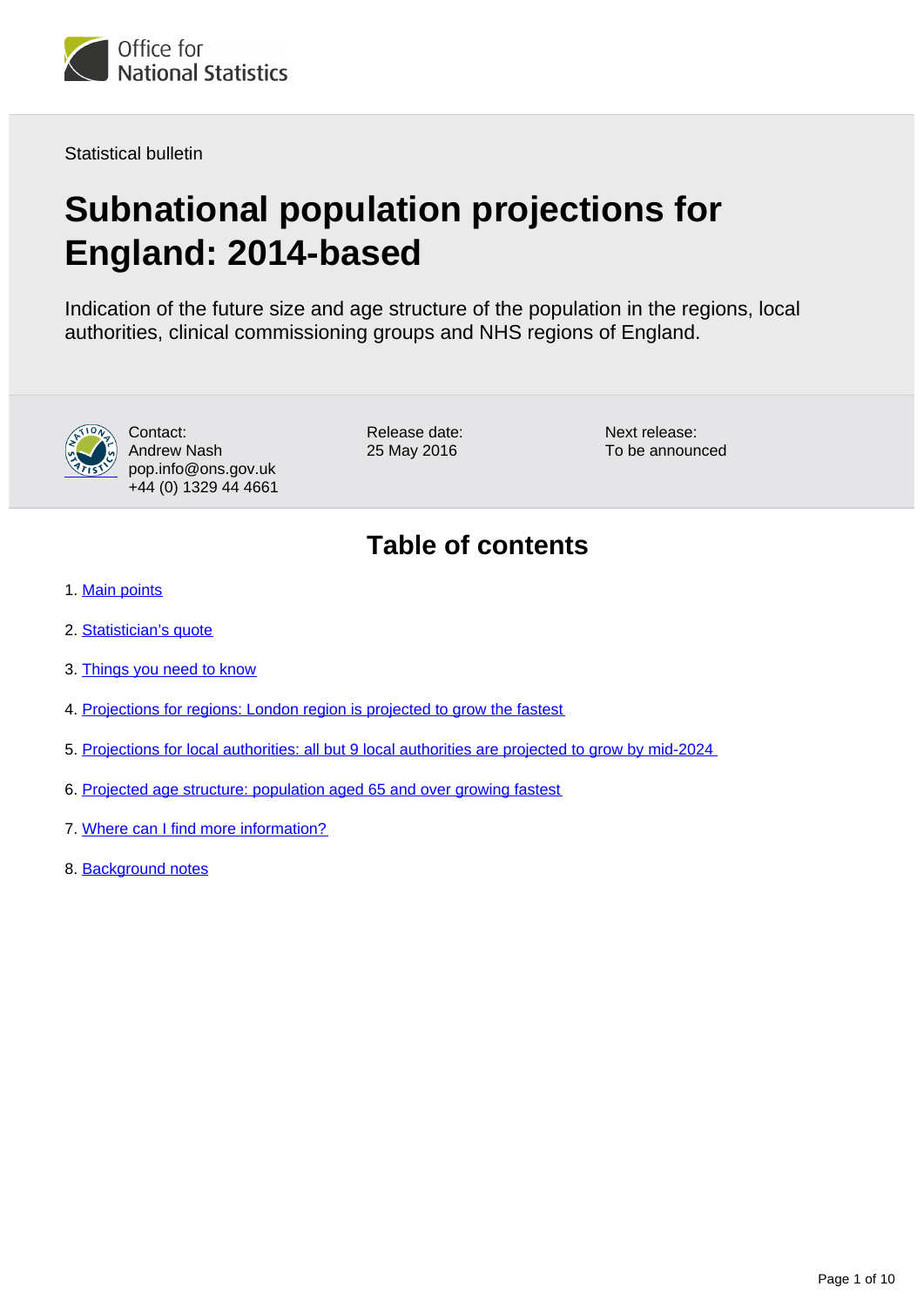## <span id="page-1-0"></span>**1 . Main points**

- London, the East of England and the South East regions are all projected to grow at a faster rate than England.
- London is projected to grow the fastest (13.7%), followed by the East (8.9%) and the South East (8.1%) over the 10 year period to mid-2024, compared with the projected growth for England of 7.5% over the same time period.
- The North East is projected to grow at the slowest rate, by 3.1% over 10 years.
- Projected change in population for local authorities ranges from a fall of 4.3% in Barrow-in-Furness to growth of 25.1% for Tower Hamlets over the 10 years to mid-2024.
- The population aged 65 and over is projected to grow at the fastest rate compared with other age groups in every region of England.
- The number of local authorities in England where more than a quarter of the population are aged 65 and over is projected to increase from 28 out of 326 in mid-2014 to 84 areas in mid-2024.

## <span id="page-1-1"></span>**2 . Statistician's quote**

"All regions of England are projected to see an increase in their population size over the next decade, with London, the East of England and South East projected to grow faster than the country as a whole. The population is also ageing with all regions seeing a faster growth in those aged 65 and over than in younger age groups."

Suzie Dunsmith, Population Projections Unit, Office for National Statistics

## <span id="page-1-2"></span>**3 . Things you need to know**

The subnational population projections are not forecasts and do not attempt to predict the impact that future government or local policies, changing economic circumstances or other factors might have on demographic behaviour. We publish these projections every 2 years. Links to a wide range of information supporting the projections are provided in [Section 7](https://www.ons.gov.uk/peoplepopulationandcommunity/populationandmigration/populationprojections/bulletins/subnationalpopulationprojectionsforengland/2014basedprojections#where-can-i-find-more-information) of this bulletin.

The subnational population projections take the [2014 mid-year population estimates](https://www.ons.gov.uk/peoplepopulationandcommunity/populationandmigration/populationestimates/bulletins/annualmidyearpopulationestimates/2015-06-25), which were published on 25 June 2015, as their starting point. The projected local authority population for each year is initially calculated by ageing on the population for the previous year, applying assumed local fertility and mortality rates to calculate the number of projected births and deaths, and then adjusting for migration into and out of each local authority (definitions of fertility, mortality and migration are provided in the [background notes\)](https://www.ons.gov.uk/peoplepopulationandcommunity/populationandmigration/populationprojections/bulletins/subnationalpopulationprojectionsforengland/2014basedprojections#background-notes). Assumed levels of fertility, mortality and migration for each local authority are derived from observed values during the previous 5 or 6 years. The projections are then constrained to the [2014-based national population projections for England.](http://www.ons.gov.uk/peoplepopulationandcommunity/populationandmigration/populationprojections/bulletins/nationalpopulationprojections/2015-10-29)

Other than the indirect effect of a change in the national projections' method for projecting migration between UK countries, the methods for producing the subnational projections are unchanged from the previous release. A full description of the methodology used to produce the subnational population projections, including details of changes in methods over time, is provided in the [methodology report.](https://www.ons.gov.uk/peoplepopulationandcommunity/populationandmigration/populationprojections/methodologies/methodologyusedtoproducethesubnationalpopulationprojectionsforengland)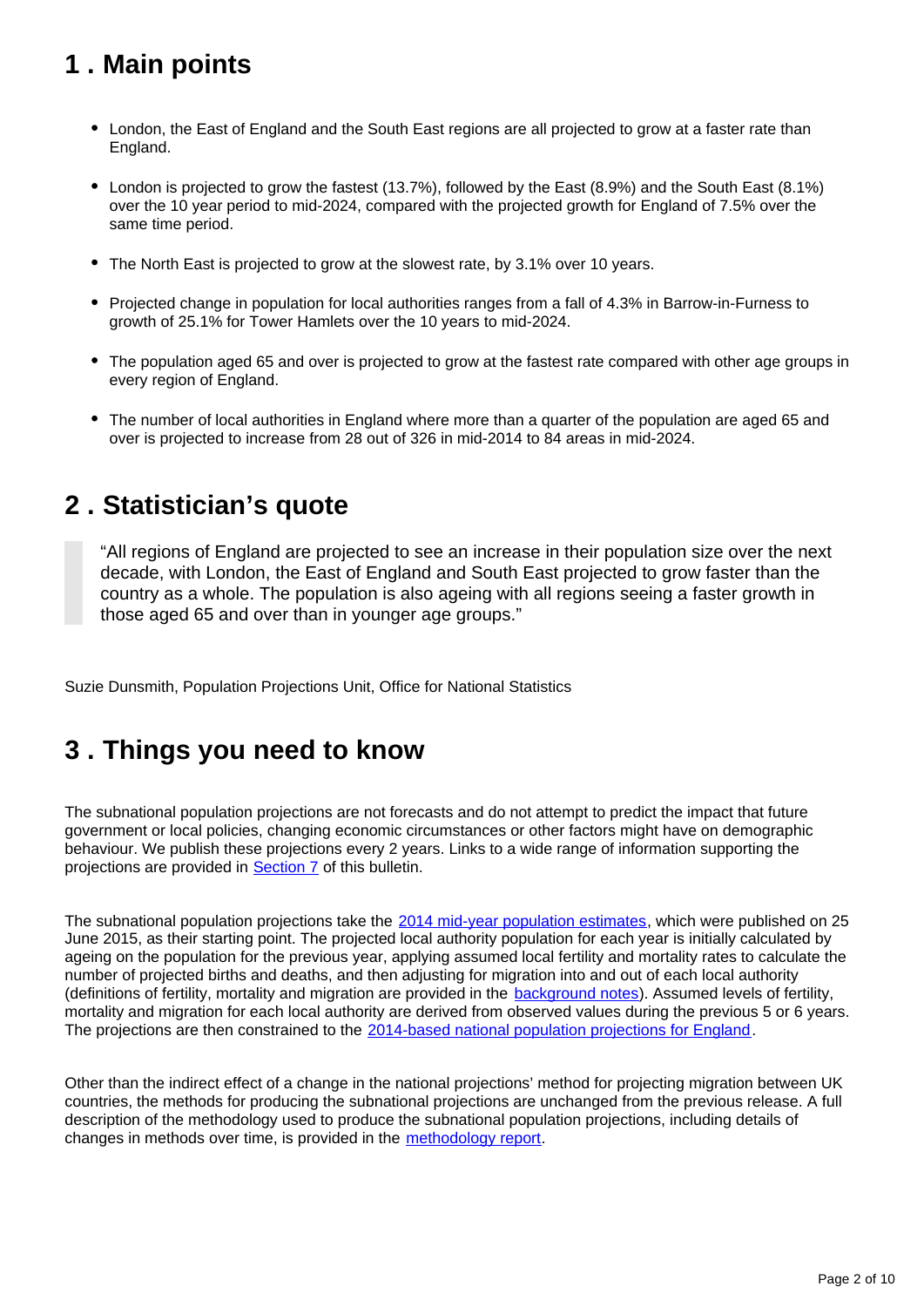The primary purpose of the subnational projections is to provide an estimate of the future size and age structure of the population for regions, local authorities and Clinical Commissioning Groups in England. These are used as a common framework for informing local-level policy and planning in a number of different fields as they are produced in a consistent way.

Examples of uses made of the population projections include:

- informing local planning of healthcare, education and other service provisions
- forming the basis for other products such as the Department for Communities and Local Government's [household projections,](https://www.gov.uk/government/collections/household-projections) used by local authorities to make decisions on plans for housing
- a basis for researchers and other organisations that also produce their own projections

This bulletin focuses on the first 10 years of the projections. Projections become increasingly uncertain the further they are carried forward due to the inherent uncertainty of demographic behaviour. This is particularly so for smaller geographical areas and detailed age and sex breakdowns. A subnational population projections accuracy [report](https://www.ons.gov.uk/peoplepopulationandcommunity/populationandmigration/populationprojections/methodologies/subnationalpopulationprojectionsaccuracyreport), published in August 2015, assesses the accuracy of previous subnational population projections against the mid-year estimates for 2011.

The projections described in this bulletin are for local authorities and regions in England as at 30 June 2014. The small local authorities of Isles of Scilly and City of London are excluded from the local authority analyses in this bulletin, but are included in higher level analyses, and in the datasets accompanying this release. These also include projections for counties, Clinical Commissioning Groups and NHS Area Teams. More information on all these areas is provided in our [guide to UK geographies.](http://www.ons.gov.uk/methodology/geography/ukgeographies)

For more information on how our population projections meet your needs, along with information on their fitness for purpose, including strengths and limitations, please see the report on [Quality and Methodology](https://www.ons.gov.uk/peoplepopulationandcommunity/populationandmigration/populationprojections/methodologies/subnationalpopulationprojectionsqmi).

## <span id="page-2-0"></span>**4 . Projections for regions: London region is projected to grow the fastest**

The 2014-based national population projections for England published in October 2015 projected the population of England to grow by 4.1 million (7.5%) by mid-2024. All regions of England are projected to see population growth over the 10 year period to mid-2024 but the rate of that growth varies.

Three regions are projected to grow faster than the national average with London projected to grow the fastest, by 13.7% over the 10 year period. The East of England is projected to grow by 8.9% and the South East by 8.1%. The region projected to grow at the slowest rate over the next 10 years is the North East at 3.1% (Table 1).

The general pattern of faster projected growth in London, and the south and east of England; and slower growth in the north of England is similar to that in the previous set of projections.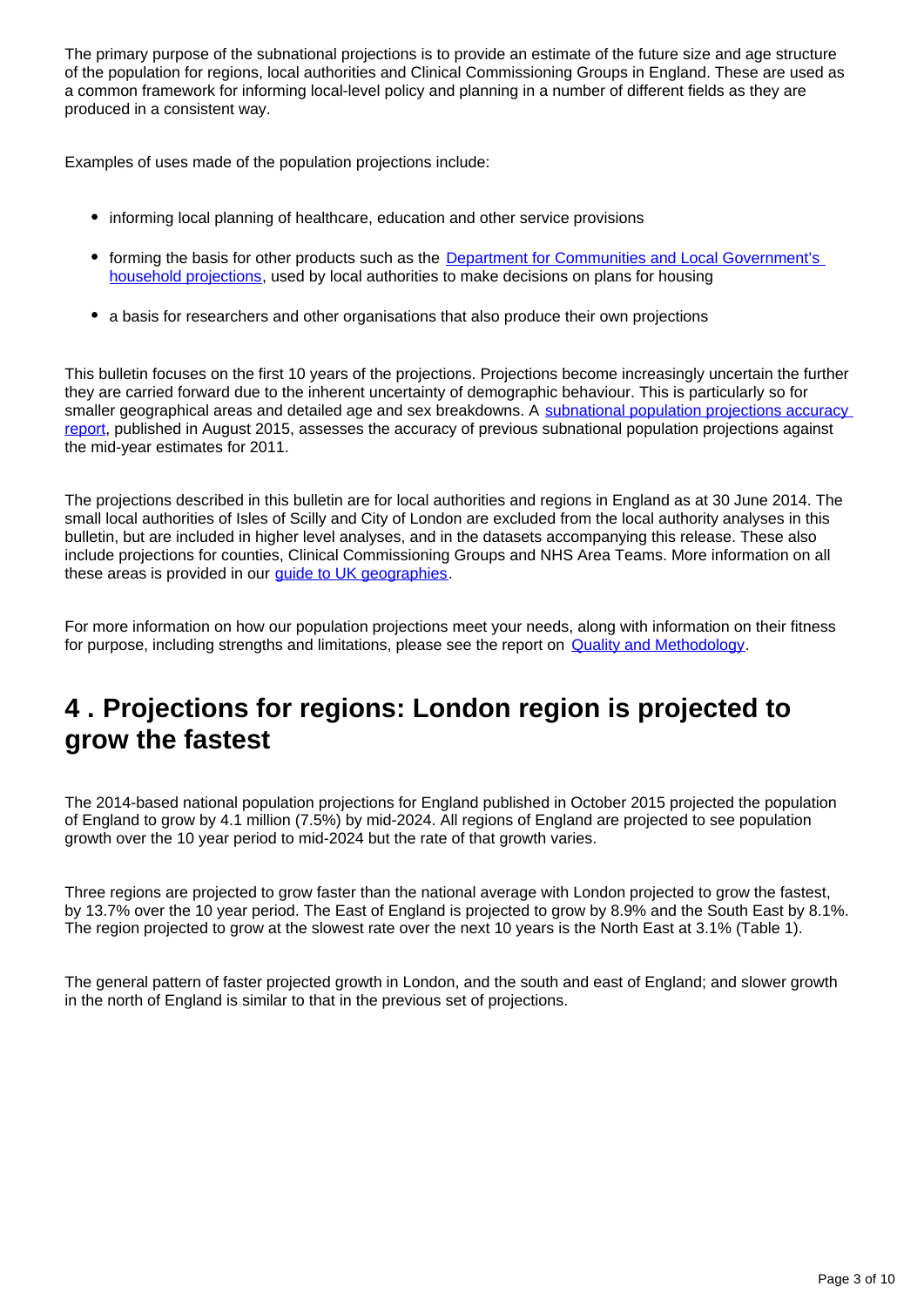|                             | Mid-2014   | Mid-2024   | Projected change over<br>10 years | Projected percentage change<br>over 10 years |
|-----------------------------|------------|------------|-----------------------------------|----------------------------------------------|
| England                     | 54,316,600 | 58,396,300 | 4,079,700                         | 7.5                                          |
| London                      | 8,538,700  | 9,708,000  | 1,169,300                         | 13.7                                         |
| East                        | 6,018,400  | 6,554,300  | 535,900                           | 8.9                                          |
| South East                  | 8,873,800  | 9,596,200  | 722,400                           | 8.1                                          |
| South West                  | 5,423,300  | 5,816,500  | 393,200                           | 7.3                                          |
| East Midlands               | 4,637,400  | 4,950,200  | 312,800                           | 6.7                                          |
| West Midlands               | 5,713,300  | 6,052,400  | 339,100                           | 5.9                                          |
| Yorkshire and The<br>Humber | 5,360,000  | 5,608,900  | 248,900                           | 4.6                                          |
| North West                  | 7,133,000  | 7,409,100  | 276,100                           | 3.9                                          |
| North East                  | 2,618,700  | 2,700,600  | 81,900                            | 3.1                                          |

#### **Table 1: Population change in English regions, mid-2014 to mid-2024**

Source: Office for National Statistics

Notes:

1. Figures may not sum due to rounding

Table 2 sets out the total percentage population change between 2014 and 2024 for each region (taken from Table 1) together with the direct contribution of each component of change to the overall change. This shows, for example, that of the 13.7% projected growth in London, 10.4 percentage points are attributable to natural change (that is, that there are more births than deaths) while the remaining 3.2 percentage points are attributable to migration. Migration is further split down to show migration within the UK and international migration separately. This shows that the 3.2 percentage point growth in London directly attributable to migration is the result of 10.2 percentage point growth from international migration and -7.0 percentage point change (that is, a fall) due to migration within the UK.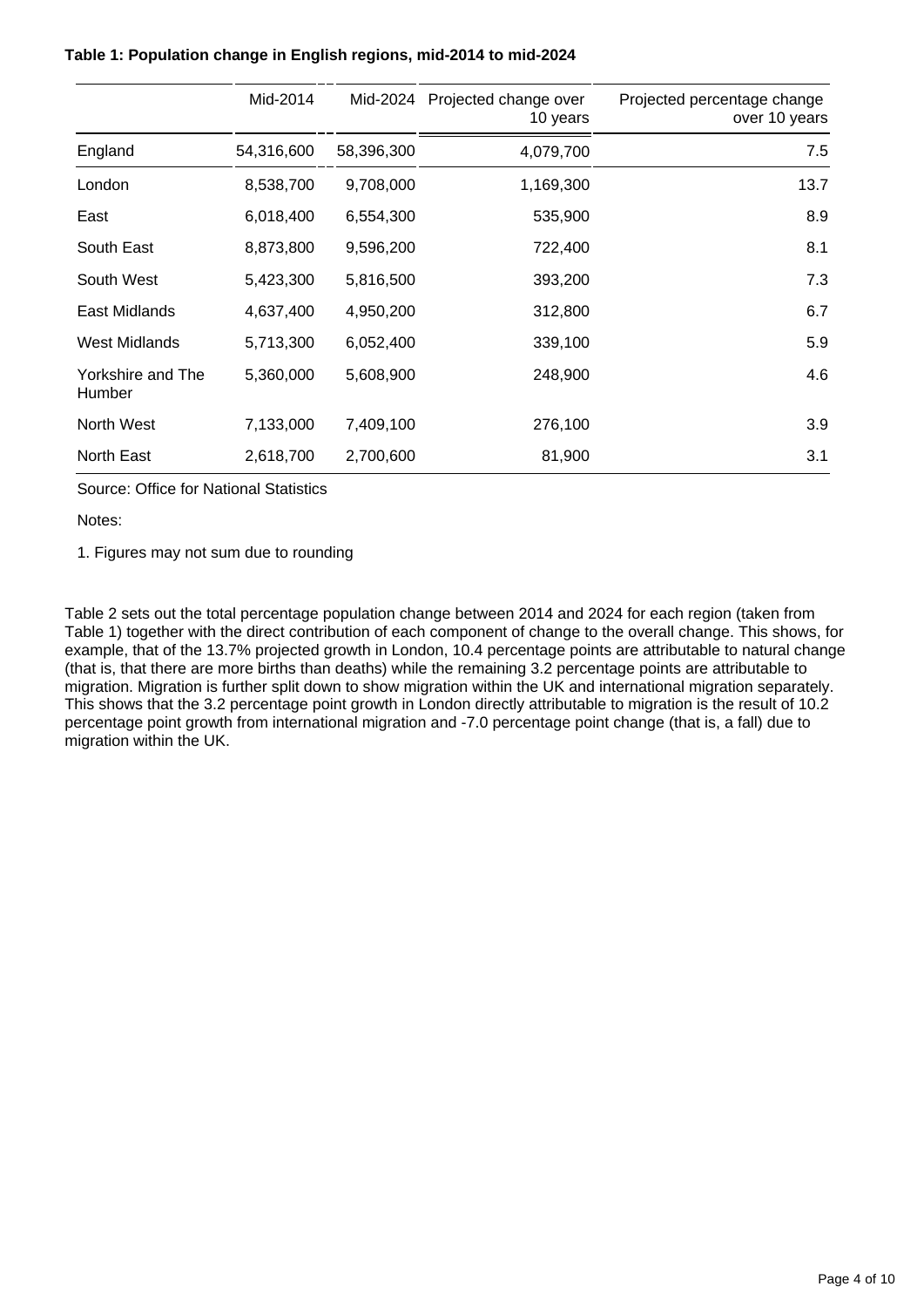|                          |      |      |     |        | Total Natural change Total migration Within UK migration International migration |
|--------------------------|------|------|-----|--------|----------------------------------------------------------------------------------|
| England                  | 7.5  | 3.9  | 3.6 | $-0.1$ | 3.7                                                                              |
| London                   | 13.7 | 10.4 | 3.2 | $-7.0$ | 10.2                                                                             |
| East                     | 8.9  | 3.2  | 5.7 | 3.1    | 2.5                                                                              |
| South East               | 8.1  | 3.0  | 5.2 | 2.8    | 2.3                                                                              |
| South West               | 7.3  | 1.3  | 5.9 | 4.1    | 1.8                                                                              |
| East Midlands            | 6.7  | 2.5  | 4.2 | 1.0    | 3.2                                                                              |
| <b>West Midlands</b>     | 5.9  | 3.7  | 2.2 | $-0.8$ | 3.1                                                                              |
| Yorkshire and The Humber | 4.6  | 2.9  | 1.8 | $-1.1$ | 2.9                                                                              |
| North West               | 3.9  | 2.6  | 1.3 | $-0.7$ | 2.0                                                                              |
| North East               | 3.1  | 1.2  | 1.9 | $-0.6$ | 2.5                                                                              |

**Table 2: Percentage population change between mid-2014 and mid-2024 in England by component of change**

Source: Office for National Statistics

Notes:

1. Figures may not sum due to contraining methods and rounding

2. Within UK migration includes figures for cross-border migration (moves to and from Scotland, Wales and Northern Ireland) and internal migration (moves between areas in England).

3. Natural change is defined as the difference between births and deaths

Past international migration also has an indirect impact on the population through its effect on the numbers of births and deaths – for example, women who were born overseas but who give birth after migrating to England will increase the numbers of births, while the numbers will be decreased by women born in England but who migrate overseas before giving birth. Assumed future fertility and mortality are based on past trends of all residents irrespective of where they were born.

We published an overview of the *impact of migration on the number of births* as part of the release of the national population projections in 2015.

## <span id="page-4-0"></span>**5 . Projections for local authorities: all but 9 local authorities are projected to grow by mid-2024**

The population of England is projected to grow by 7.5% over the 10 years to mid-2024. Of 324 local authorities, 315 are projected to see their population increase over the period and 13 local authorities are projected to grow by more than 15%. It should be noted that the projections reflect current trends and do not take into account the ability of an area to accommodate any extra population.

### **Highest projected population growth**

Table 3 shows areas where the population is projected to have the highest percentage growth in the 10 years to mid-2024. Nine of the 10 fastest growing areas are in London with the exception being Corby in Northamptonshire.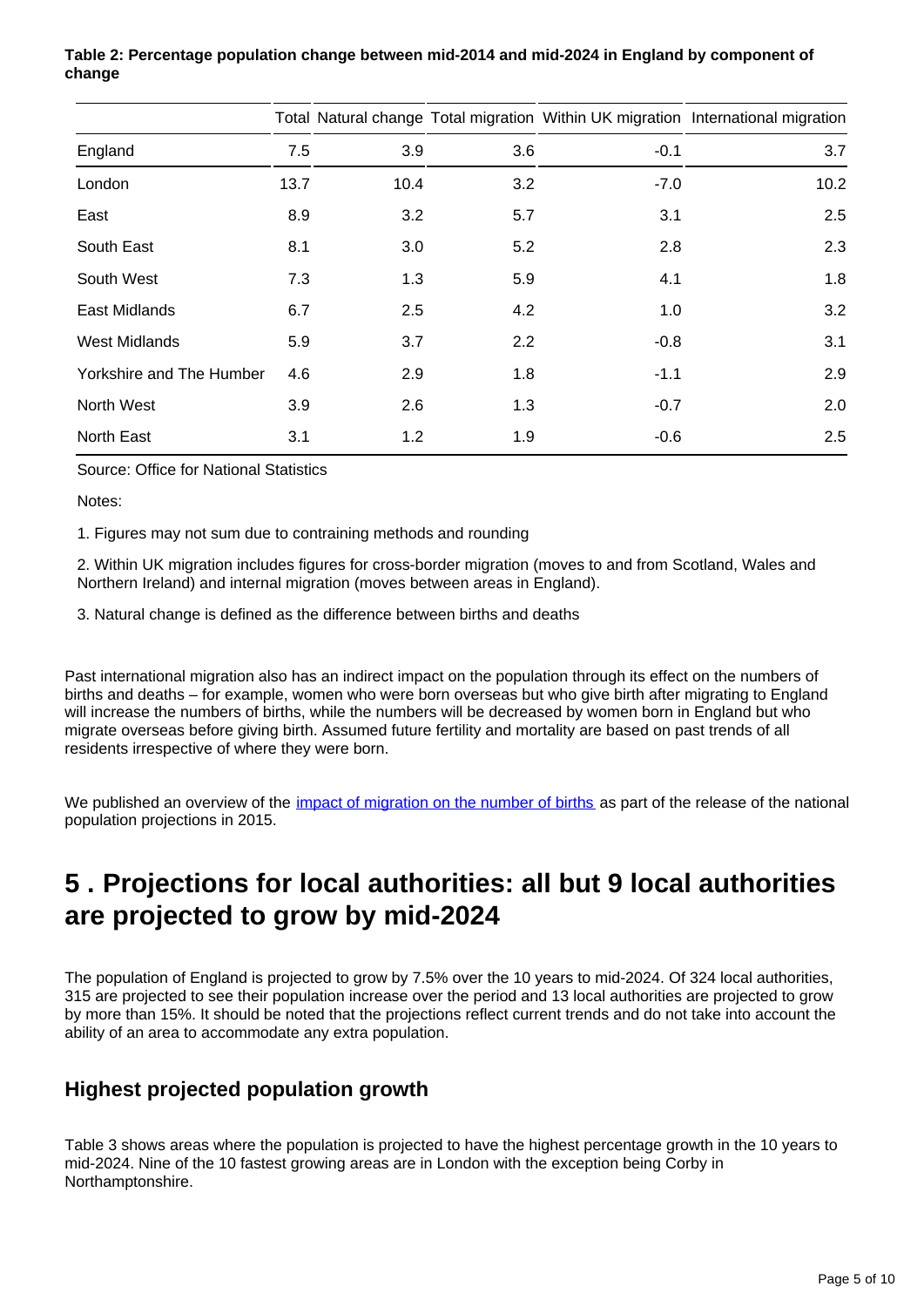|                         | Mid-<br>2014 | Mid-<br>2024 | Projected change over 10<br>years | Percentage change over 10<br>years |
|-------------------------|--------------|--------------|-----------------------------------|------------------------------------|
| <b>Tower Hamlets</b>    | 284,000      | 355,400      | 71,400                            | 25.1                               |
| Barking and<br>Dagenham | 198,300      | 237,500      | 39,200                            | 19.7                               |
| <b>Newham</b>           | 324,300      | 380,800      | 56,400                            | 17.4                               |
| Camden                  | 234,800      | 275,500      | 40,600                            | 17.3                               |
| Corby                   | 65,400       | 76,400       | 11,000                            | 16.7                               |
| Islington               | 221,000      | 257,700      | 36,600                            | 16.6                               |
| Redbridge               | 293,100      | 341,200      | 48,100                            | 16.4                               |
| Hackney                 | 263,200      | 306,300      | 43,100                            | 16.4                               |
| Kingston upon Thames    | 170,000      | 197,600      | 27,600                            | 16.2                               |
| Hillingdon              | 292,700      | 339,900      | 47,200                            | 16.1                               |

#### **Table 3: Local authorities in England with the highest projected percentage population growth between mid-2014 and mid-2024**

Source: Office for National Statistics

Notes:

1. Figures may not sum due to rounding.

### **Lowest projected population growth**

Table 4 shows areas where the population is projected to have the lowest percentage growth in the 10 years to mid-2024. Nine local authorities are projected to fall in size, with Barrow-in-Furness projected to show the largest population decrease of 2,900 (4.3%) over the 10 years to mid-2024. Of these 9 local authorities, 7 are in the North West, 1 in the North East and 1 in Yorkshire and The Humber.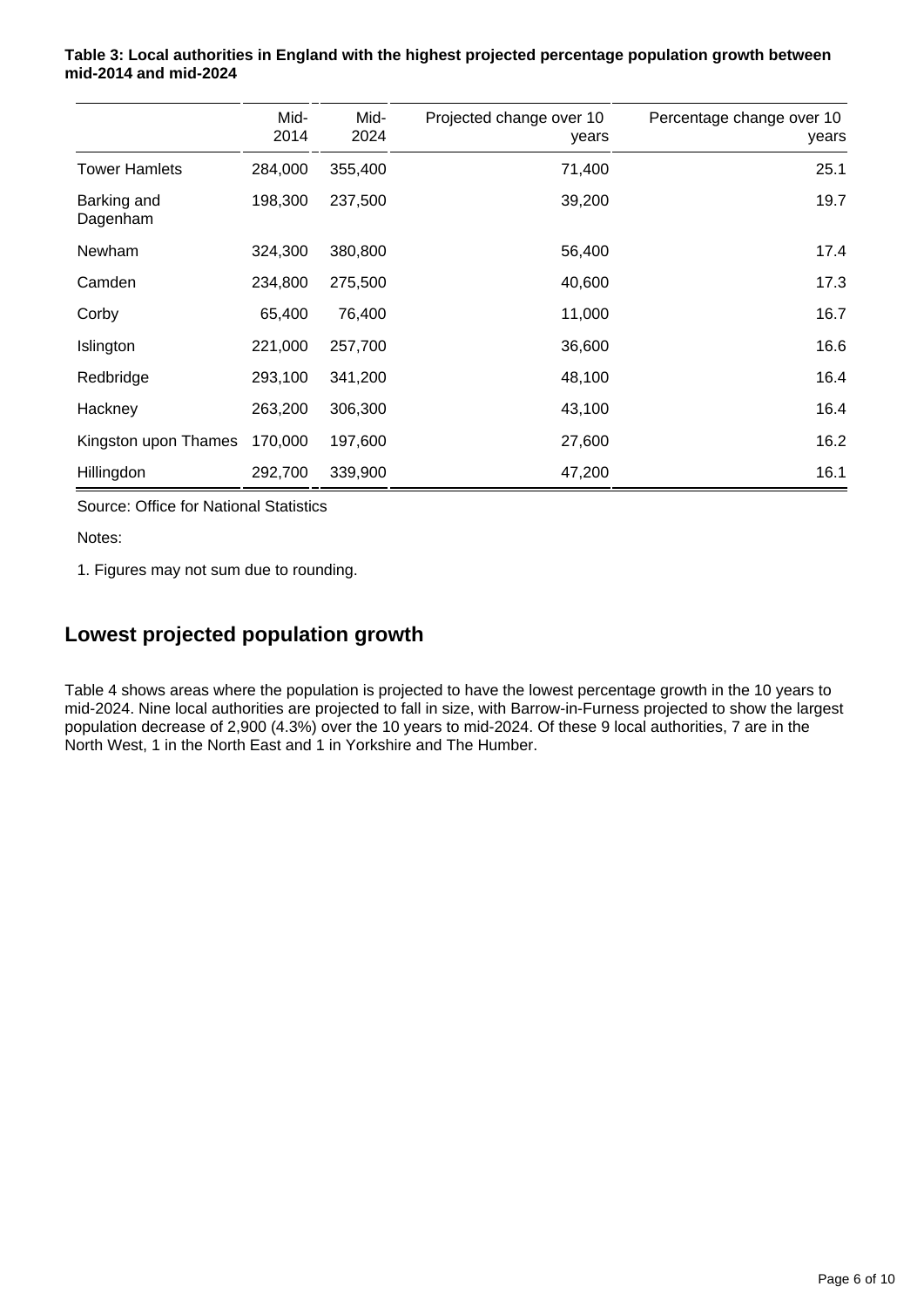|                          | Mid-<br>2014 | Mid-<br>2024 | Projected change over 10<br>years | Percentage change over 10<br>years |
|--------------------------|--------------|--------------|-----------------------------------|------------------------------------|
| Barrow-in-Furness        | 67,600       | 64,700       | $-2,900$                          | $-4.3$                             |
| Copeland                 | 69,800       | 68,100       | $-1,700$                          | $-2.4$                             |
| Richmondshire            | 52,700       | 51,900       | $-800$                            | $-1.5$                             |
| Blackpool                | 140,500      | 138,900      | $-1,600$                          | $-1.2$                             |
| Hyndburn                 | 80,200       | 79,400       | $-800$                            | $-1.1$                             |
| Blackburn with<br>Darwen | 146,700      | 145,700      | $-1,100$                          | $-0.7$                             |
| Allerdale                | 96,500       | 96,300       | $-200$                            | $-0.2$                             |
| Redcar and Cleveland     | 135,000      | 135,000      | $-100$                            | $-0.0$                             |
| South Lakeland           | 103,300      | 103,200      | $-100$                            | $-0.0$                             |
| <b>Burnley</b>           | 87,300       | 87,400       | 200                               | 0.2                                |

#### **Table 4: Local authorities in England with the lowest projected percentage population change between mid-2014 and mid-2024**

Source: Office for National Statistics

Notes:

1. Figures may not sum due to rounding.

How a population is projected to change locally depends on a number of factors that can interact and produce very different growth rates to England as a whole. The size and age structure of the population at mid-2014 is an important influence on future population change. Fertility and mortality rates have greater impact at certain age groups within the population and therefore affect areas differently depending on their age structures. Some areas also have more people moving in and out of them and will therefore be more affected by migration trends than others.

Interactive population maps are available for viewing the results of the 2014-based population projections for local authorities. They can be used to illustrate how the 3 components (natural change, within UK migration and international migration) affect the projected population change over the 10 years to mid-2024.

To use this interactive tool select a local authority to view the population change, natural change, within UK moves and international migration over the 10 years. All 3 elements will add up to the total population change showing each component's contribution to the total population change over the 10 years to mid-2024.

## <span id="page-6-0"></span>**6 . Projected age structure: population aged 65 and over growing fastest**

Interactive population pyramids are available for viewing the results of the 2014-based population projections for local authorities, regions and England as a whole. They can be used to illustrate how the size and age structure of the population in an area is projected to change over time, as well as allowing comparison with other areas.

Use this interactive tool to explore how the age structure of the projected population of an area changes over time.

[Similar pyramids allowing age structures for two areas to be compared](http://onsvisual.github.io/dvc334/pyramids/pyramids/index.html) are also available.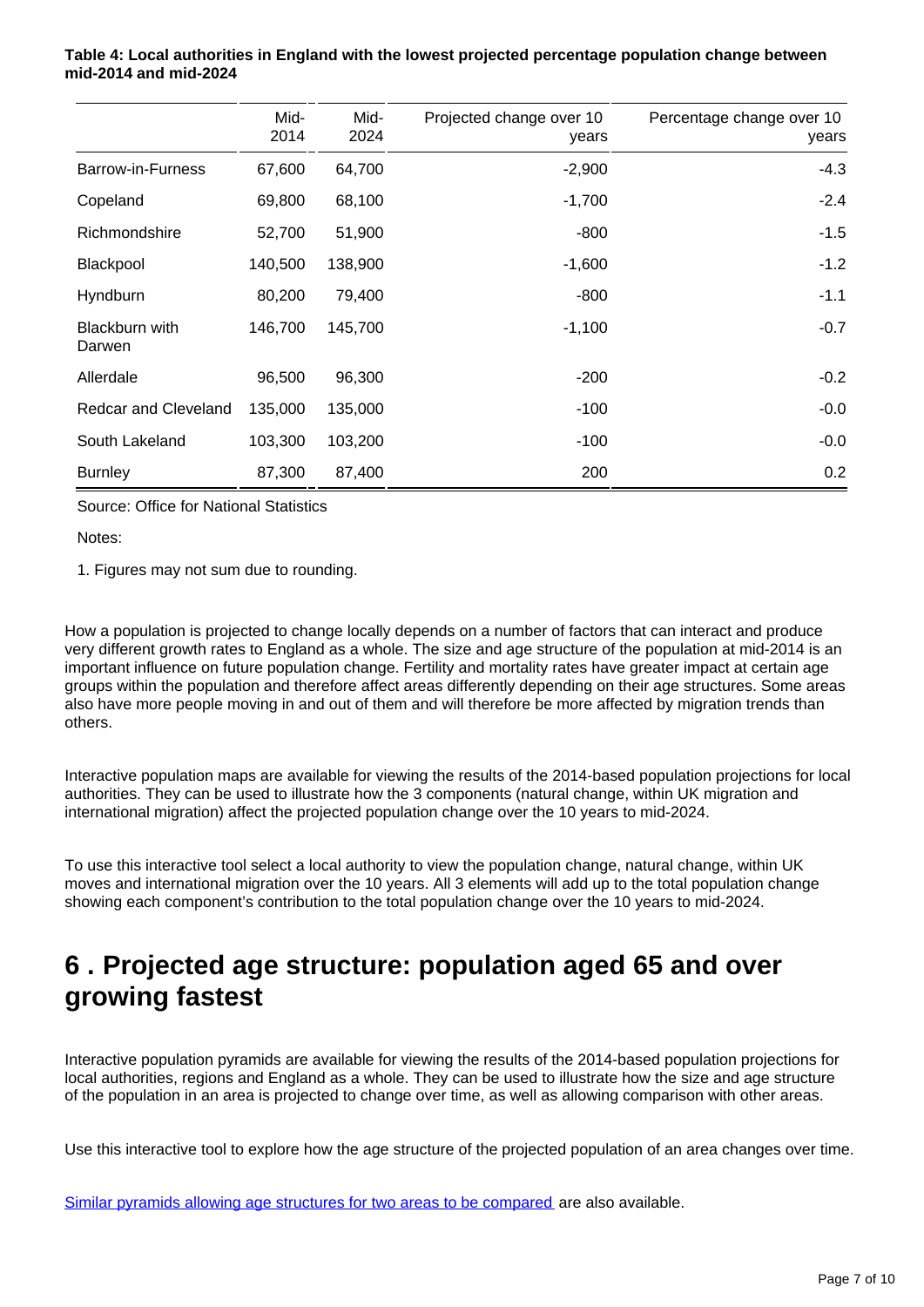### **Oldest age structure**

Some local planning needs are related to specific age groups and therefore it is important to understand the possible changes to the age structure of an area when planning for the future.

Focusing on the older age groups, Figure 1 shows that the number of people aged 65 and over is projected to increase in all regions by an average of 20% between mid-2014 and mid-2024 as a result of the general ageing of the population as projected in the national population projections. The fastest growth in those aged 65 and over is seen in London where the number is projected to increase by 23.6% from slightly under 1 million to 1.2 million over the 10 year period.

#### **Figure 1: Percentage population change in English regions by age groups, mid-2014 to mid-2024**

Figure 1: Percentage population change in English regions by age groups, mid-2014 to mid-2024



#### **Source: Office for National Statistics**

Estimates indicate that in mid-2014 there were 28 local authorities where more than a quarter of residents were aged 65 and over. By mid-2024, it is projected that the number with this proportion will have increased threefold to 84 local authorities. Quantifying these trends is important in order to inform organisations who are interested in the population in this age group. For example, projections can be used to inform organisations involved in planning for health and social care provision, reviewing transport needs and business planning.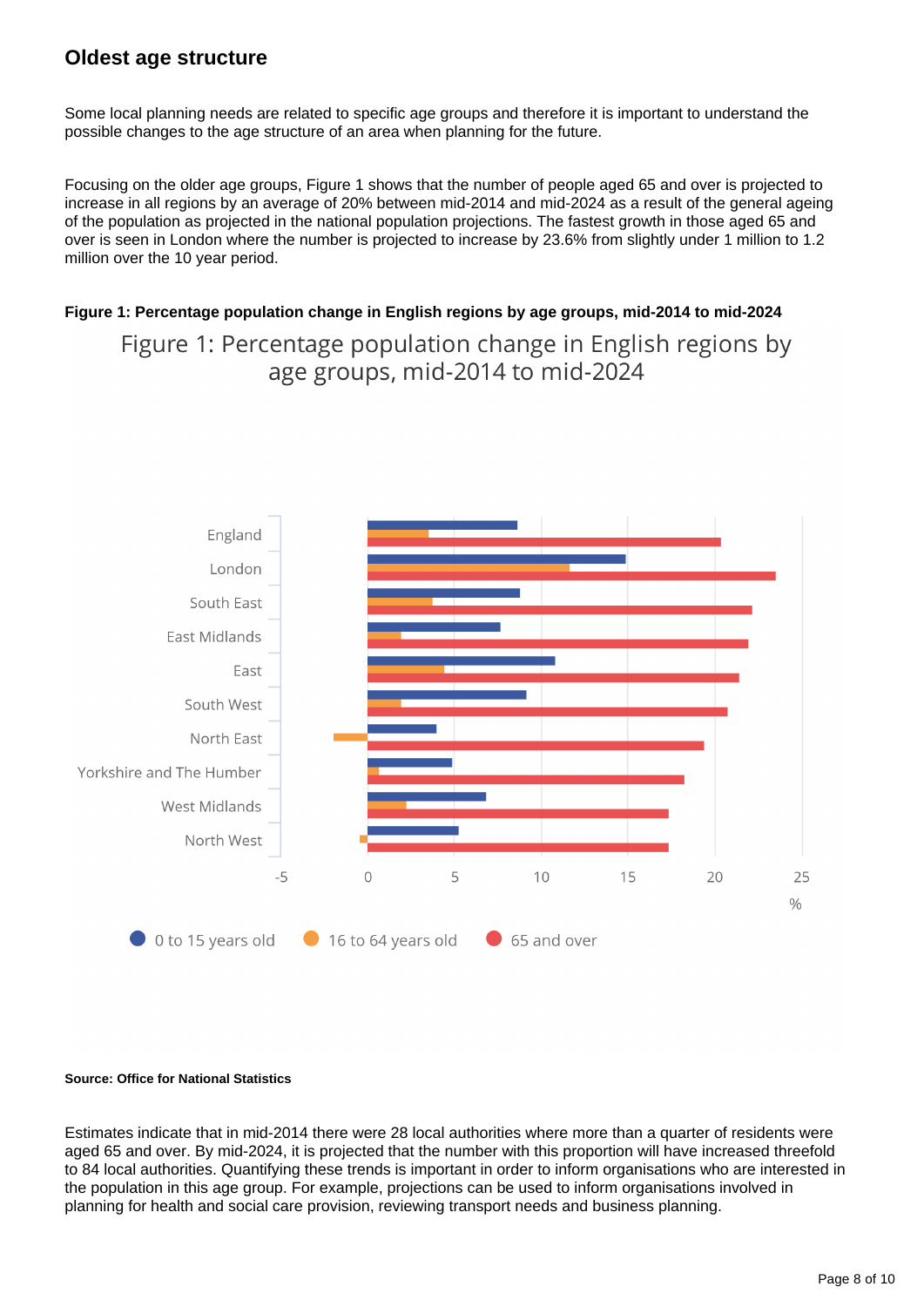Interactive population maps designed for the age group 65 and over are available for viewing the results of the 2014-based population projections for local authorities. They can be used to show the projected proportion of those aged 65 and over in 2024 and illustrate the growth rate in this age group over the 10 years in an area of interest.

To use this interactive tool select a local authority. The projected proportion of those 65 and over in 2024 will be displayed on the left. The projected growth rate of the age group 65 and over from mid-2014 to mid-2024 will be displayed on the right.

### <span id="page-8-0"></span>**7 . Where can I find more information?**

- 1. The 2014-based subnational population projections data are published in [summary datasets](https://www.ons.gov.uk/peoplepopulationandcommunity/populationandmigration/populationprojections/bulletins/subnationalpopulationprojectionsforengland/2014basedprojections/relateddata) rounded to the nearest 100 persons. Tables contain projections for the full projection period 2014 to 2039.
- 2. Unrounded subnational population projection data by single year of age and components of change are also available in [open data](https://www.ons.gov.uk/peoplepopulationandcommunity/populationandmigration/populationprojections/bulletins/subnationalpopulationprojectionsforengland/2014basedprojections/relateddata) format to allow you to aggregate data to the age groups that they require. A table of [State Pension age factors](https://www.ons.gov.uk/peoplepopulationandcommunity/populationandmigration/populationprojections/datasets/tableofstatepensionagefactorspensionsact) may be useful for analyses of projected numbers of people of State Pension age.
- 3. A [methodology document](https://www.ons.gov.uk/peoplepopulationandcommunity/populationandmigration/populationprojections/methodologies/methodologyusedtoproducethesubnationalpopulationprojectionsforengland) describes the detailed methods and data sources used to produce the 2014based subnational population projections and any changes in methods introduced since the 2010-based projections.
- 4. The projections and supporting information covering their quality and the methodology used to produce them have been designed with the intention of best meeting your requirements. Our understanding of these requirements, together with a description of the strengths and limitations of the projections, is set out in the [Quality and Methodology Information](https://www.ons.gov.uk/peoplepopulationandcommunity/populationandmigration/populationprojections/methodologies/subnationalpopulationprojectionsqmi) document: we welcome any comments or suggestions on these.
- 5. A [question and answer document](https://www.ons.gov.uk/peoplepopulationandcommunity/populationandmigration/populationprojections/methodologies/2012basedsubnationalpopulationprojectionsquestionsandanswers) contains information specifically about the 2014-based subnational population projections. It also has a table describing the data tables available with links for quick access to the dataset required.
- 6. Questions relating to population projections more generally may be addressed in the frequently asked [questions](https://www.ons.gov.uk/peoplepopulationandcommunity/populationandmigration/populationprojections/methodologies/frequentlyaskedquestionsaboutpopulationprojections) document. If you cannot find the answer to your question in these documents, please send your query to projections@ons.gsi.gov.uk or telephone +44 (0)1329 44 4652.
- 7. A consultation was held from 18 January 2016 to 26 February 2016 to improve our understanding of what users need and to provide local authority and county council representatives the opportunity to see and comment on the provisional assumptions and projections data for their area. The consultation documentation is available to download from our website. This now includes a report documenting the [responses to the consultation](https://www.ons.gov.uk/aboutus/whatwedo/statistics/consultationsandsurveys/allconsultationsandsurveys/consultationonthe2014basedsubnationalpopulationprojectionsforengland), published as part of this release.
- 8. These projections supersede the [2012-based subnational population projections for England.](https://www.ons.gov.uk/peoplepopulationandcommunity/populationandmigration/populationprojections/bulletins/subnationalpopulationprojectionsforengland/2014-05-29) Previous releases of the projections are available on the [ONS website archive.](https://www.ons.gov.uk/peoplepopulationandcommunity/populationandmigration/populationprojections/bulletins/subnationalpopulationprojectionsforengland/previousReleases)
- 9. A [subnational population projections accuracy report](https://www.ons.gov.uk/peoplepopulationandcommunity/populationandmigration/populationprojections/methodologies/subnationalpopulationprojectionsaccuracyreport) was published in August 2015. This assesses the accuracy of previous subnational population projections against the mid-year estimates for 2011.